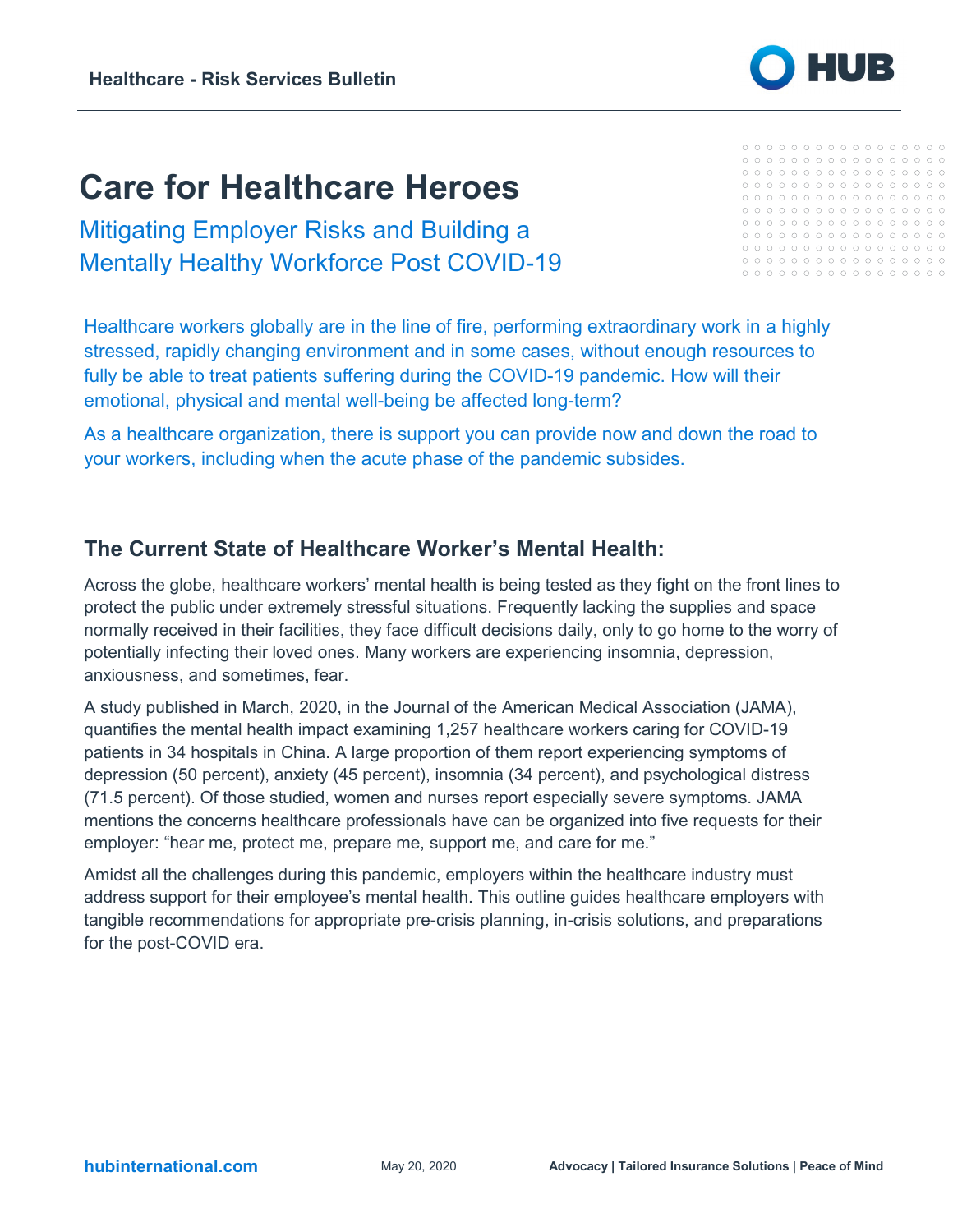## **Planning**

#### Fight Stress through Proactive Measures & Prevention Techniques

- o **Pandemic Management Plan** Be sure to have a plan in place to tackle crises like COVID-19 or similar pandemics. A known and well-executed plan makes employees feel more secure in how a company is taking care of them during a crisis.
	- Establish a crisis management leadership team (task force) who is responsible for leading the effort. This serves as a centralized structure responsible for consistent direction and execution of procedures throughout the organization and ongoing.
	- **Ensure clear and consistent communication channels. Be visible to staff and** communicate with a regular cadence, through multiple avenues (text, email, staff meetings, and intranet sites).
	- Inventory PPE and other necessary vital equipment. Secure secondary channels of procurement in advance.
- o **Formal Written Staff Support Policy** Develop a written document outlining how support will be given to employees, how management will support the work they do, and what management will do to create a supportive work environment. This should be shared with employees upon hire, and continuously reviewed during their employment.
- o **Front Line Stress Control Teams** Designate team leaders and qualified mental health trained staff whose role it is to be in the trenches and work specifically with individuals when a crisis occurs.
- o **Training to Increase Self-Efficacy** Provide employees with training to support them in managing and coping with a variety of situations, similar but not limited to the following:
	- **Coping with high stress situations**
	- **Nanaging limited inventories**
	- **Handling mass fatalities**
	- **Preparing for the needs of their own families if employees must stay at work or be** quarantined
	- **Possible separation from and concern about family members**
	- **Fears about infection and subsequent implications for self, patients, and family**
	- **Inner conflict about competing needs and demands**
	- **Appropriate immediate responses to traumatic incidents**
	- **When to seek back-up support and specialized resources**
- o **Employee Assistance Program (EAP)** Establish a partnership and make employees aware of this service in advance of the need.
- o **Health Plan or Carrier Mental Health Resources** Health plan partners or carriers may provide resources to assist employees in coping with mental health needs. Discover if any hotlines, coaching, telehealth, virtual therapy, or more is available.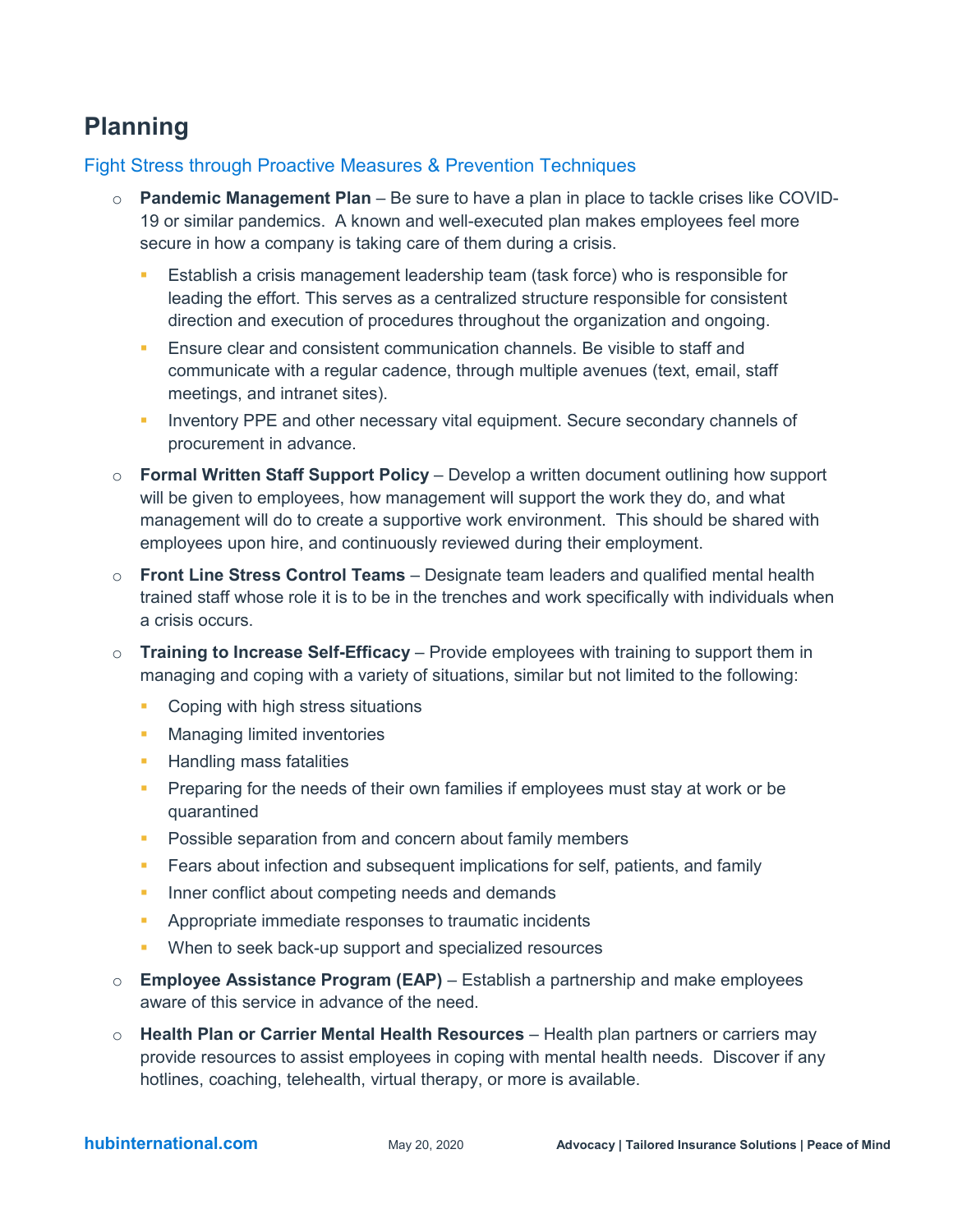o **Holistic Wellness Program** – Establish a well-rounded program that prepares employees in advance to be as healthy as possible. The plan should focus on physical health, nutrition, exercise and mental health – including stress reduction, mindfulness tools, resources and education.

### **The Now**

#### Combat Mental Health Struggles During the Crisis, Real-Time

During the crisis care givers will be prioritizing their needs over others. Self-care must be promoted graciously and in a stigma free manner. This is why it is important for employers to be proactive in delivering and promoting support care services before the crisis. It is important employees feel they can elect these services with no fear of negative consequences.

- o **Mental Health Hotlines** In addition to an EAP and health plan resources, ensure employees are aware of options for immediate help such as the National Alliance of Mental Illness (NAMI) Helpline at 800-950-NAMI, or in a crisis can text "NAMI" to 741741. The Substance Abuse and Mental Health Service Administration has a 24/7 distress helpline, reachable at 1-800-985-5990.
- o **Crisis Support Services** Consider bringing in a project-based support service who can be onsite and available to meet with employees individually, both proactively to help prevent burnout, as well as, when needed to talk through a stressful day or particularly difficult situation.
- o **On-Call Volunteer Therapists** Partner with local psychologists, psychiatrists or licensed therapists who might want to volunteer their time to help healthcare staff. See an example of how this worked in the Ontario, Canada area [here.](https://www.cbc.ca/news/canada/toronto/free-therapy-covid-19-health-workers-1.5510435)
- o **Teletherapy** Consider providing employees with a virtual avenue to get therapy. Virtual therapy can provide immediate text/talk based solutions to address mental health needs. There are a number of virtual therapy options available who can provide immediate text/talk based solutions to address mental health needs. Several national providers of these services are offering no cost options to healthcare workers for extended periods of time to help them through the mental health challenges they may be experiencing.
- o **Social or Religious Support** Religion or spirituality can be important for employees coping through a crisis. Studies indicate religious belief and practice can help prevent depression. Encourage and support employees to seek counsel from their own religious or spiritual advisors.
- o **Childcare or Eldercare Support** Employees might need onsite care for children or parents while working. Connect employees to quality care providers who offer qualified care takers for family members.
- o **Healthy Food Delivery for On Shift and Take-Home** Partner with local restaurants who can bring in healthy food and snacks, giving employees a welcome reprieve when they have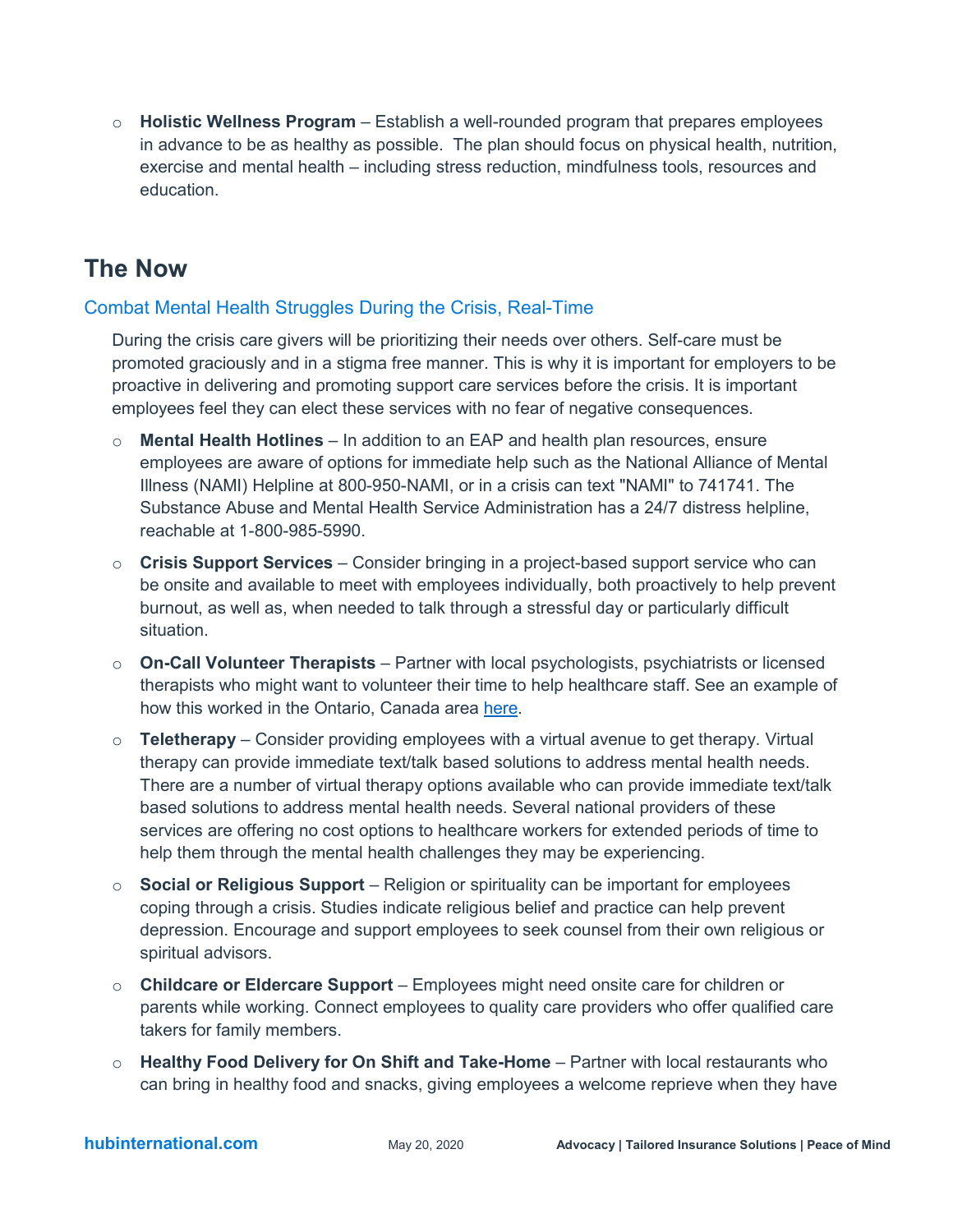time for a break. Meals set up outside, ready for purchase and take home would also be a convenient option.

- o **Supervisor Monitoring & Encouragement** Frequent team manager check-ins to look for signs of stress, or referral to help/crisis resources. Team managers should monitor the functioning of their team for signs of conflict, or other evidence of burnout.
- o **On Shift Protocols to Help Ease Stress**:
	- **Stress management breaks**
	- **Buddy system: two employees partner together to support each other, and monitor each** other's stress, workload, and safety
	- **Encouraging "time-outs" to walk away from high intensity situations**
	- **Foster a spirit of teamwork, patience, empathy and hope to inspire employees**

### **Long Term**

#### Treatment & Support to Manage Mental Health in the Aftermath

When COVID-19 is under control and the worst of it seems over, those caring for patients will need an adjustment or reintegration period. To help manage the mental health impact COVID-19 has had on healthcare professionals, employers should prioritize providing supportive resources to their employees during this reintegration. Mental health treatment is not just something that will be needed post-crisis, but rather it must be put at the forefront, and be made available long into the future, as the post-traumatic stress associated with the pandemic may be far-reaching.

Resources to consider:

- o **EAP & Behavioral Therapy** Continue heavy promotion of these resources.
- $\circ$  **Teletherapy** No time doesn't mean there is no way to get help. Continue promoting teletherapy options.
- o **Stand-Alone Behavioral Health Providers** More intensive and accessible therapy and treatment options could be carved out of health plan and EAP to expedite access and allow employees to get help faster.
- o **Schedule Time off for Re-Integration/Adjustment** Consider allowing flexible PTO or short-term sabbaticals with the opportunity for employees to come back to work after they are recharged and have had time to reconnect with friends and family.
- o **Check-in System with Team or Manager** Formalize a process to evaluate individual employee progress and identify where additional support may be needed.
- o **Onsite Support Groups** Consider organizing onsite support groups to allow employees to share experiences and talk through adjustment issues.